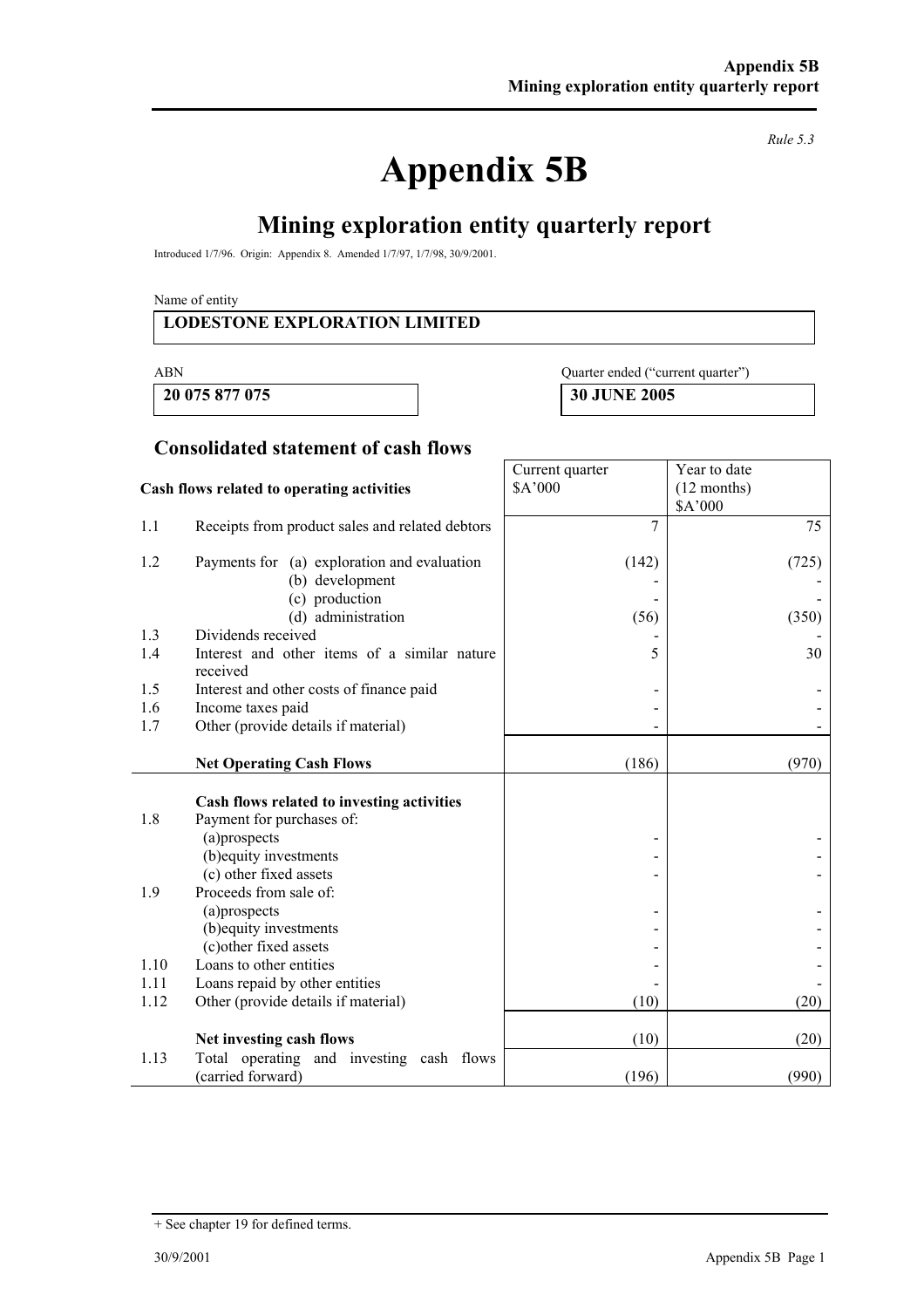| 1.13 | Total operating and investing cash flows      | (196)                    | (990) |
|------|-----------------------------------------------|--------------------------|-------|
|      | (brought forward)                             |                          |       |
|      |                                               |                          |       |
|      | Cash flows related to financing activities    |                          |       |
| 1.14 | Proceeds from issues of shares, options, etc. | -                        | 410   |
| 1.15 | Proceeds from sale of forfeited shares        | $\overline{\phantom{0}}$ |       |
| 1.16 | Proceeds from borrowings                      | -                        |       |
| 1.17 | Repayment of borrowings                       | -                        |       |
| 1.18 | Dividends paid                                | -                        |       |
| 1.19 | Other – Share issue costs                     | $\overline{\phantom{0}}$ | (20)  |
|      | Net financing cash flows                      |                          | 390   |
|      |                                               |                          |       |
|      | Net increase (decrease) in cash held          | (196)                    | (600) |
| 1.20 | Cash at beginning of quarter/year to date     | 490                      | 894   |
| 1.21 | Exchange rate adjustments to item 1.20        |                          |       |
|      |                                               | 294                      | 294   |
| 1.22 | Cash at end of quarter                        |                          |       |

## **Payments to directors of the entity and associates of the directors Payments to related entities of the entity and associates of the related entities**

|      |                                                                  | Current quarter<br>\$A'000 |
|------|------------------------------------------------------------------|----------------------------|
| 1.23 | Aggregate amount of payments to the parties included in item 1.2 | 48                         |
| 1.24 | Aggregate amount of loans to the parties included in item 1.10   | Nil                        |

1.25 Explanation necessary for an understanding of the transactions

#### **Non-cash financing and investing activities**

2.1 Details of financing and investing transactions which have had a material effect on consolidated assets and liabilities but did not involve cash flows

Nil

2.2 Details of outlays made by other entities to establish or increase their share in projects in which the reporting entity has an interest

Nil

<sup>+</sup> See chapter 19 for defined terms.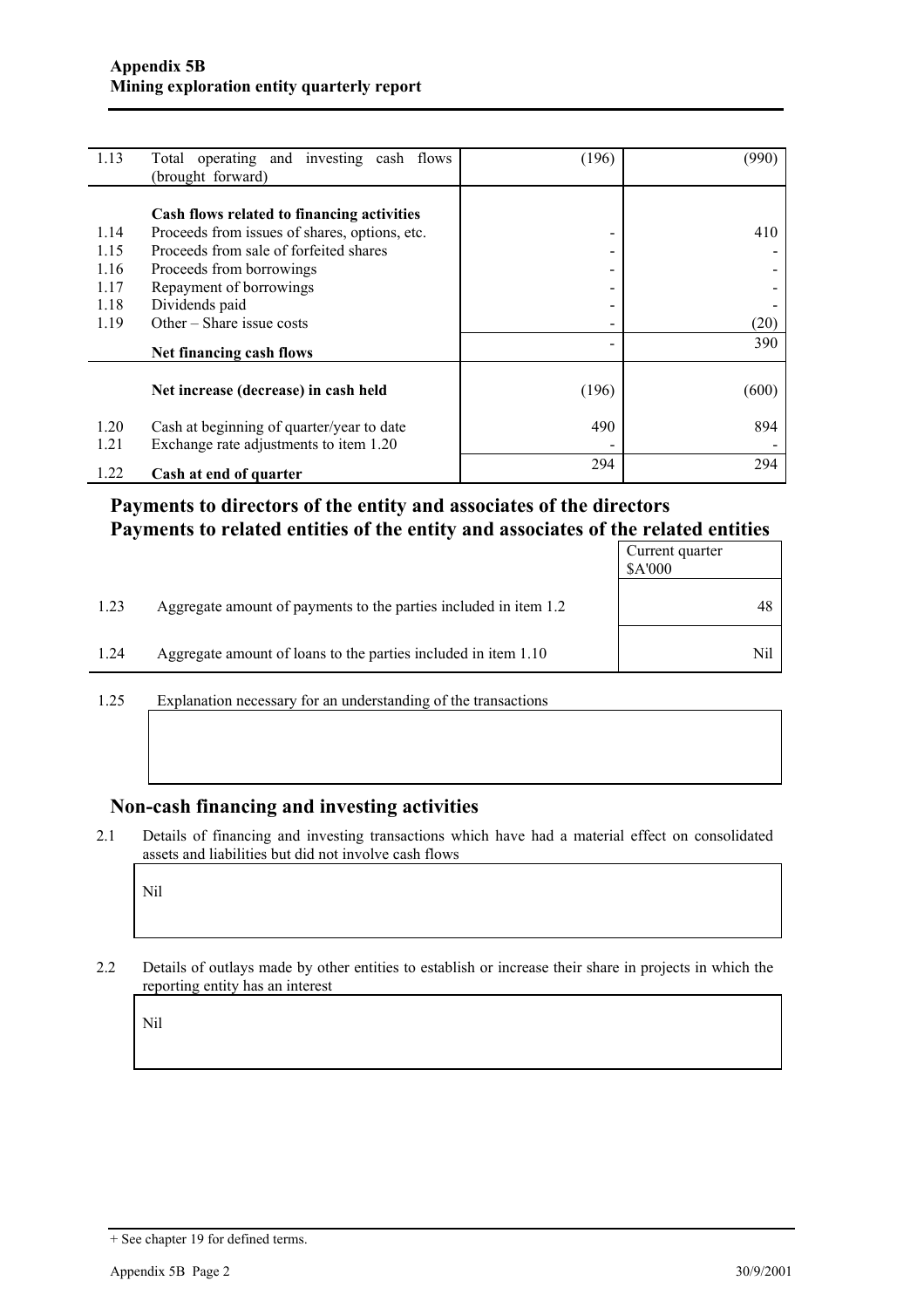#### **Financing facilities available**

*Add notes as necessary for an understanding of the position.* 

|     |                             | Amount available<br>\$A'000 | Amount used<br>A'000 |
|-----|-----------------------------|-----------------------------|----------------------|
| 3.1 | Loan facilities             | Nil                         | Nil                  |
| 3.2 | Credit standby arrangements | Nil                         | Nil                  |

## **Estimated cash outflows for next quarter**

| 4.1 | Exploration and evaluation | \$A'000<br>106 |
|-----|----------------------------|----------------|
| 4.2 | Development                |                |
|     | <b>Total</b>               | 106            |

# **Reconciliation of cash**

| Reconciliation of cash at the end of the quarter (as<br>shown in the consolidated statement of cash flows) to<br>the related items in the accounts is as follows. |                                                  | Current quarter<br>\$A'000 | Previous quarter<br>\$A'000 |
|-------------------------------------------------------------------------------------------------------------------------------------------------------------------|--------------------------------------------------|----------------------------|-----------------------------|
| 5.1                                                                                                                                                               | Cash on hand and at bank                         | 6                          | 33                          |
| 5.2                                                                                                                                                               | Deposits at call                                 | 288                        | 457                         |
| 5.3                                                                                                                                                               | Bank overdraft                                   |                            |                             |
| 5.4                                                                                                                                                               | Other (provide details)                          |                            |                             |
|                                                                                                                                                                   | <b>Total: cash at end of quarter (item 1.22)</b> | 294                        | 490                         |

## **Changes in interests in mining tenements**

|     |                                                                     | Tenement<br>reference                     | Nature of interest<br>(note (2)) | Interest at<br>beginning<br>of quarter | Interest at<br>end of<br>quarter |
|-----|---------------------------------------------------------------------|-------------------------------------------|----------------------------------|----------------------------------------|----------------------------------|
| 6.1 | Interests in mining<br>tenements relinquished,<br>reduced or lapsed | Mt Morgan<br>District<br><b>Tenements</b> | Wholly owned                     | 886 sq kms                             | $711$ sq kms                     |
| 6.2 | Interests in mining<br>tenements acquired or<br>increased           | <b>NIL</b>                                |                                  |                                        |                                  |

<sup>+</sup> See chapter 19 for defined terms.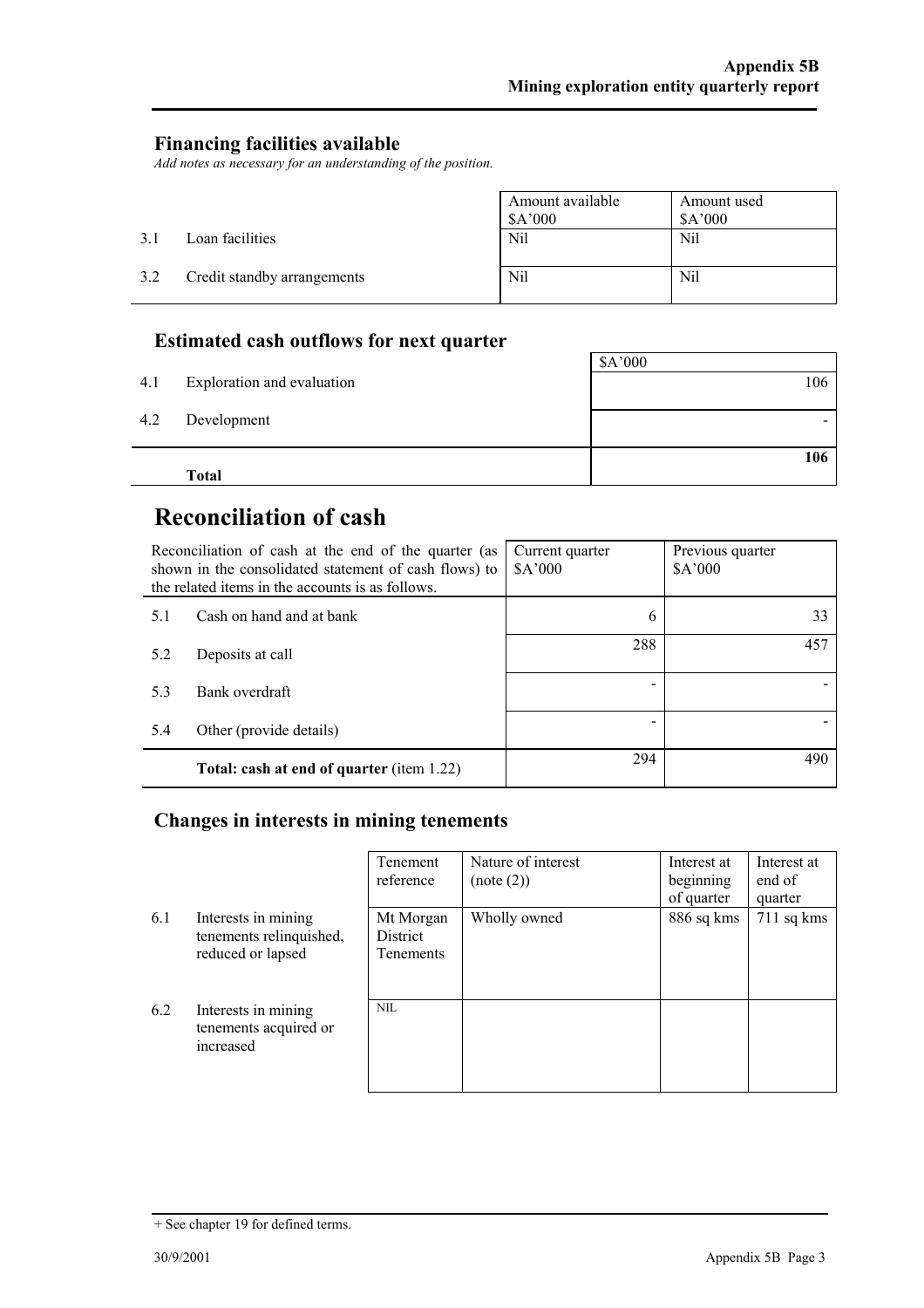#### **Issued and quoted securities at end of current quarter**

*Description includes rate of interest and any redemption or conversion rights together with prices and dates.* 

|      |                                         | Total number | Number quoted  | Issue price per                    | Amount paid up per               |
|------|-----------------------------------------|--------------|----------------|------------------------------------|----------------------------------|
|      |                                         |              |                | security (see note<br>$3)$ (cents) | security (see note 3)<br>(cents) |
| 7.1  | Preference                              |              |                |                                    |                                  |
|      | <sup>+</sup> securities                 |              |                |                                    |                                  |
|      | (description)                           |              |                |                                    |                                  |
| 7.2  | Changes during                          |              |                |                                    |                                  |
|      | quarter                                 |              |                |                                    |                                  |
|      | (a) Increases                           |              |                |                                    |                                  |
|      | through issues                          |              |                |                                    |                                  |
|      | (b) Decreases<br>through returns of     |              |                |                                    |                                  |
|      | capital, buy-backs,                     |              |                |                                    |                                  |
|      | redemptions                             |              |                |                                    |                                  |
| 7.3  | +Ordinary                               | 34,967,404   | 34,967,404     | Fully paid                         | Fully paid                       |
|      | securities                              |              |                |                                    |                                  |
| 7.4  | Changes during                          | N/A          |                |                                    |                                  |
|      | quarter                                 |              |                |                                    |                                  |
|      | (a) Increases                           |              |                |                                    |                                  |
|      | through options                         |              |                |                                    |                                  |
|      | exercised<br>(b) Decreases              |              |                |                                    |                                  |
|      | through returns of                      |              |                |                                    |                                  |
|      | capital, buy-backs                      |              |                |                                    |                                  |
|      | (c) Increase                            |              |                |                                    |                                  |
|      | through shares                          |              |                |                                    |                                  |
|      | released from                           |              |                |                                    |                                  |
|      | escrow                                  |              |                |                                    |                                  |
| 7.5  | <sup>+</sup> Convertible debt           | N/A          |                |                                    |                                  |
|      | securities                              |              |                |                                    |                                  |
| 7.6  | (description)<br>Changes during         |              |                |                                    |                                  |
|      | quarter                                 |              |                |                                    |                                  |
|      | (a) Increases                           |              |                |                                    |                                  |
|      | through issues                          |              |                |                                    |                                  |
|      | (b) Decreases                           |              |                |                                    |                                  |
|      | through securities                      |              |                |                                    |                                  |
|      | matured, converted                      |              |                |                                    |                                  |
| 7.7  | <b>Options</b>                          |              |                | Exercise price                     | Expiry date                      |
|      | (description and                        | 100,000      |                | 30 cents                           | 30/09/05<br>30/09/07             |
|      | conversion factor)                      | 800,000      | $\blacksquare$ | 30 cents                           |                                  |
| 7.8  | Issued during<br>quarter                | N/A          |                |                                    |                                  |
| 7.9  | <b>Exercised</b> during                 | N/A          |                |                                    |                                  |
|      | quarter                                 |              |                |                                    |                                  |
| 7.10 | <b>Expired during</b>                   | N/A          |                |                                    |                                  |
|      | quarter                                 |              |                |                                    |                                  |
| 7.11 | <b>Debentures</b>                       | $\rm N/A$    |                |                                    |                                  |
|      | (totals only)                           |              |                |                                    |                                  |
| 7.12 | <b>Unsecured notes</b><br>(totals only) | $\rm N/A$    |                |                                    |                                  |

<sup>+</sup> See chapter 19 for defined terms.